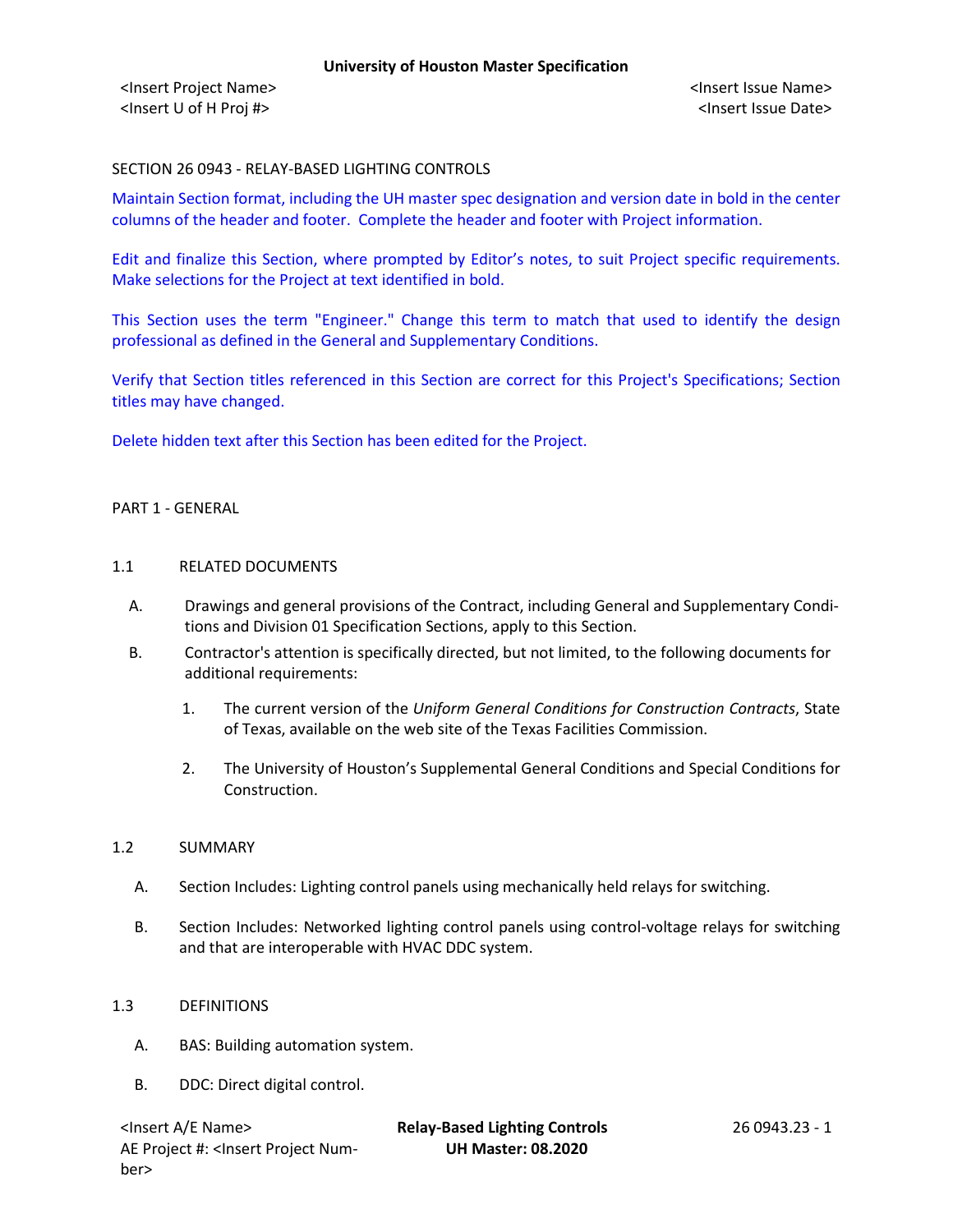- C. IP: Internet protocol.
- D. Monitoring: Acquisition, processing, communication, and display of equipment status data, metered electrical parameter values, power quality evaluation data, event and alarm signals, tabulated reports, and event logs.

#### 1.4 ACTION SUBMITTALS

- A. Submittals shall comply with Division 01 requirements and also comply with additional requirements indicated in this Section.
- B. Submittals shall indicate contact for each party responsible for preparing the submittals. Include for each party: company name and address, person's name with contact information including phone number, e-mail address and date prepared.
- C. Submit catalogs, brochures, product data, shop drawings and other submittal data that contain only information specific to equipment, products and materials to be furnished. Do not submit information that describes several different items or options other than those items or options to be used unless irrelevant information is marked out and relevant material is clearly marked.
- D. Quality Control Review:
	- 1. Carefully check the submittal to ensure there is no missing and contradicting information.
	- 2. Front page of submittal shall indicate "Quality Control Review By" with list of each person and company name who performed the quality control review.
	- 3. Do not submit without a formal quality control review.
- E. Product Data: For each type of product.
	- 1. Include construction details, material descriptions, dimensions of individual components and profiles, and finishes for control modules, power distribution components, relays, manual switches and plates, and conductors and cables.
	- 2. Include rated capacities, operating characteristics, electrical characteristics, and furnished specialties and accessories.
	- 3. Sound data including results of operational tests of central dimming controls.
	- 4. Operational documentation for software and firmware.
- F. Shop Drawings: For each relay panel and related equipment.
	- 1. Include dimensioned plans, elevations, sections, and details. Show tabulations of installed devices, equipment features, and ratings.
	- 2. Detail enclosure types and details for types other than NEMA 250, Type 1.
	- 3. Detail wiring partition configuration, current, and voltage ratings.
	- 4. Short-circuit current rating of relays.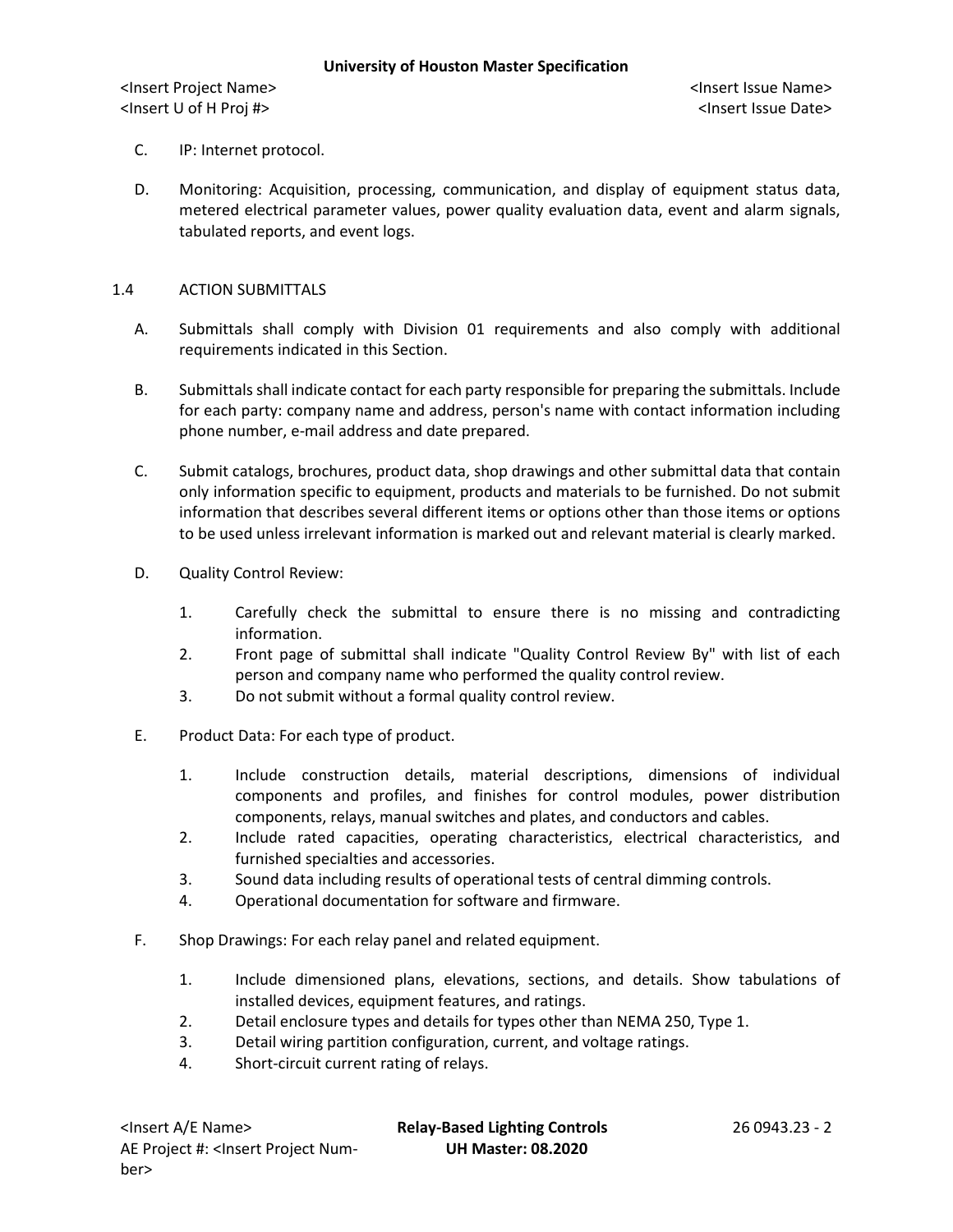#### **University of Houston Master Specification**

<Insert Project Name> <Insert Issue Name> <Insert U of H Proj #> <Insert Issue Date>

- 5. Address Drawing: Reflected ceiling plan and floor plans, showing connected luminaires, address for each luminaire, and luminaire groups. Base plans on construction plans, using the same legend, symbols, and schedules.
- 6. Point List and Data Bus Load: Summary list of all control devices, sensors, ballasts, and other loads. Include percentage of rated connected load and device addresses.
- 7. Wire Termination Diagrams and Schedules: Coordinate nomenclature and presentation with Drawings and block diagram. Differentiate between manufacturer-installed and field-installed wiring.
- 8. Block Diagram: Show interconnections between components specified in this Section and devices furnished with power distribution system components. Indicate data communication paths and identify networks, data buses, data gateways, concentrators, and other devices to be used. Describe characteristics of network and other data communication lines.

# 1.5 INFORMATIONAL SUBMITTALS

- A. Coordination Drawings: Submit evidence that lighting controls are compatible with connected monitoring and control devices and systems.
	- 1. Show interconnecting signal and control wiring, and interface devices that prove compatibility of inputs and outputs.
	- 2. For networked controls, list network protocols and provide statements from manufacturers that input and output devices comply with interoperability requirements of the network protocol.
- B. Qualification Data: For testing agency.
- C. Field quality-control reports.
- D. Software licenses and upgrades required by and installed for operation and programming of digital and analog devices.

# 1.6 QUALITY ASSURANCE

- A. Testing Agency Qualifications: Accredited by NETA.
	- 1. Testing Agency's Field Supervisor: Certified by NETA to supervise on-site testing.

# 1.7 DELIVERY, STORAGE, AND HANDLING

A. Handle and prepare panels for installation according to NECA 407.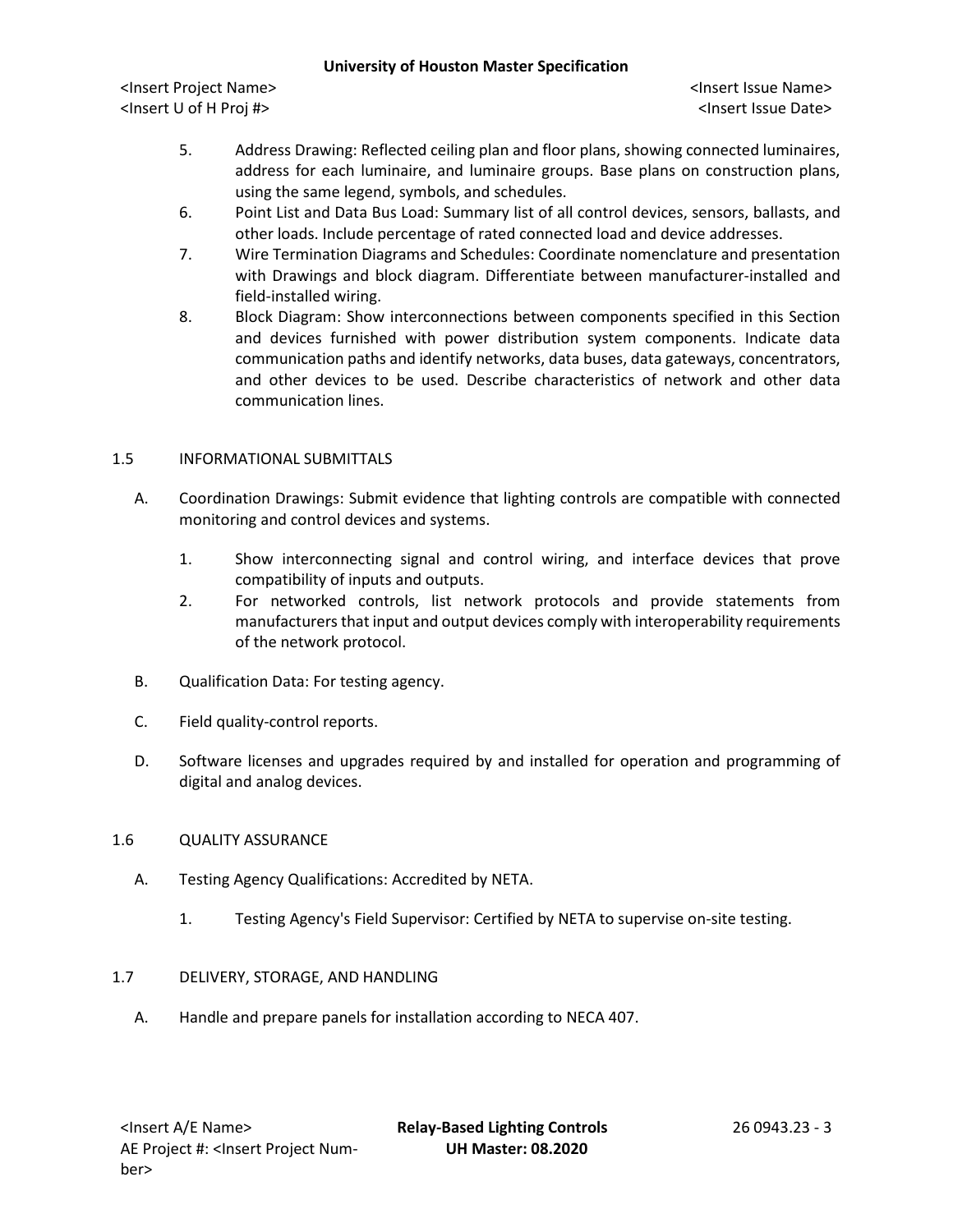PART 2 - PRODUCTS

#### 2.1 SYSTEM DESCRIPTION

- A. Sequence of Operations: Input signal from field-mounted manual switches, or digital signal sources, shall open or close one or more lighting control relays in the lighting control panels. Any combination of inputs shall be programmable to any number of control relays.
- B. Interface with BAS System: Hardware and software shall interface with BAS system to monitor, control, display, and record data for use in processing reports.
	- 1. Hardwired Points:
		- a. Monitoring: On-off status.
		- b. Control: On-off operation.
	- 2. Communication Interface: The communication interface shall enable the BAS system operator to remotely control and monitor lighting from a BAS system operator workstation. Control features and monitoring points displayed locally at lighting panel shall be available through the BAS system.
- C. Surge Protective Device: Factory installed as an integral part of control components or fieldmounted surge suppressors complying with UL 1449, SPD Type 2.
- D. Electrical Components, Devices, and Accessories: Listed and labeled as defined in NFPA 70, by a qualified testing agency, and marked for intended location and application.
- E. Comply with 47 CFR 15, Subparts A and B, for Class A digital devices.
- F. Comply with UL 916.

#### 2.2 NETWORKED LIGHTING CONTROL PANELS

- A. Description: Lighting control panels using mechanically latched relays to control lighting and appliances. The panels shall be capable of being interconnected with digital communications to appear to the operator as a single lighting control system.
- B. Lighting Control Panels:
	- 1. A single enclosure with incoming lighting branch circuits, control circuits, switching relays, and on-board timing and control unit.
	- 2. A vertical barrier separating branch circuits from control wiring.
- C. Main Control Unit: Installed in the main lighting control panel only; powered from the branch circuit of the standard control unit.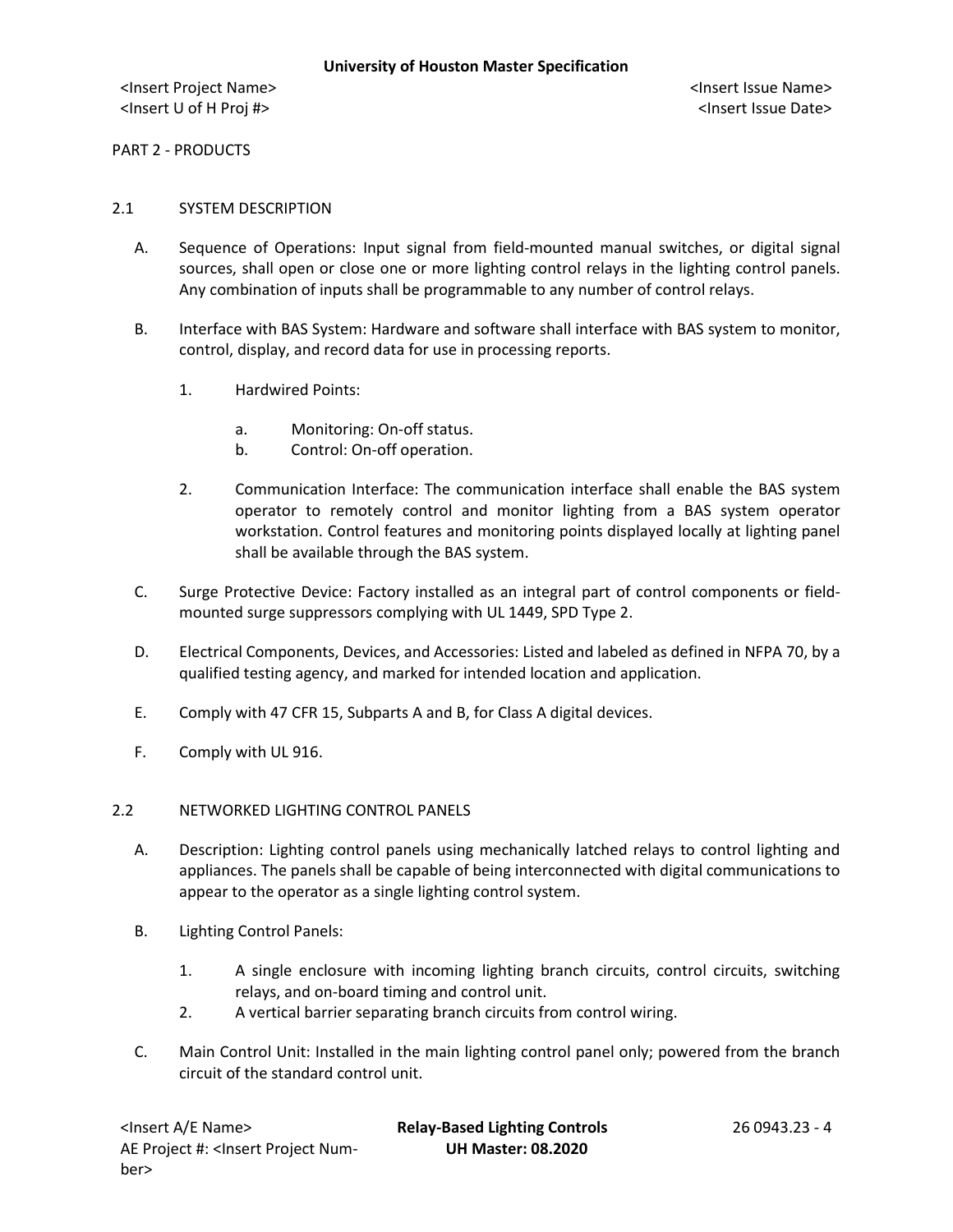### **University of Houston Master Specification**

<Insert Project Name> <Insert Issue Name> <Insert U of H Proj #> <Insert Issue Date>

- 1. Ethernet Communications: Comply with TCP/IP protocol. The main control unit shall provide for programming of all control functions of the main and all networked slave lighting control panels including timing, sequencing, and overriding.
- 2. Controllers shall support interface security panel via BACnet communication.
- 3. Web Server: Display information listed below over a standard Web-enabled server for displaying information over a standard browser.
	- a. A secure, password-protected login screen for modifying operational parameters, accessible to authorized users via Web page interface.
	- b. Panel summary showing the master and slave panels connected to the controller.
	- c. Controller diagnostic information.
	- d. Show front panel mimic screens for setting up controller parameters, input types, zones, and operating schedules. These mimic screens shall also allow direct breaker control and zone overrides.
- 4. Timing Unit:
	- a. 365-day calendar, astronomical clock, and automatic adjustments for daylight savings and leap year.
	- b. Clock configurable for 12-hour (A.M./P.M.) or 24-hour format.
	- c. Four independent schedules, each having 24 time periods.
	- d. Schedule periods settable to the minute.
	- e. Day-of-week, day-of-month, day-of-year with one-time or repeating capability.
	- f. 16 special date periods.
- 5. Time Synchronization: The timing unit shall be updated not less than every hour(s) with the network time server.
- 6. Sequencing Control with Override:
	- a. Automatic sequenced on and off switching of selected relays at times set at the timing unit, allowing timed overrides from external switches.
	- b. Sequencing control shall operate relays one at a time, completing the operation of all connected relays in not more than 10 seconds.
	- c. Override control shall allow any relay connected to it to be switched on or off by a field-deployed manual switch or by an automatic switch, such as an occupancy sensor.
	- d. Override control "blinking warning" shall warn occupants approximately five minutes before actuating the off sequence.
	- e. Activity log, storing previous relay operation, including the time and cause of the change of status.
	- f. Download firmware to the latest version offered by manufacturer.
- D. Standard Control Unit, Installed in All Lighting Control Panels: Contain electronic controls for programming the operation of the relays in the control panel, contain the status of relays, and contain communications link to enable the digital functions of the main control unit. Comply with UL 916.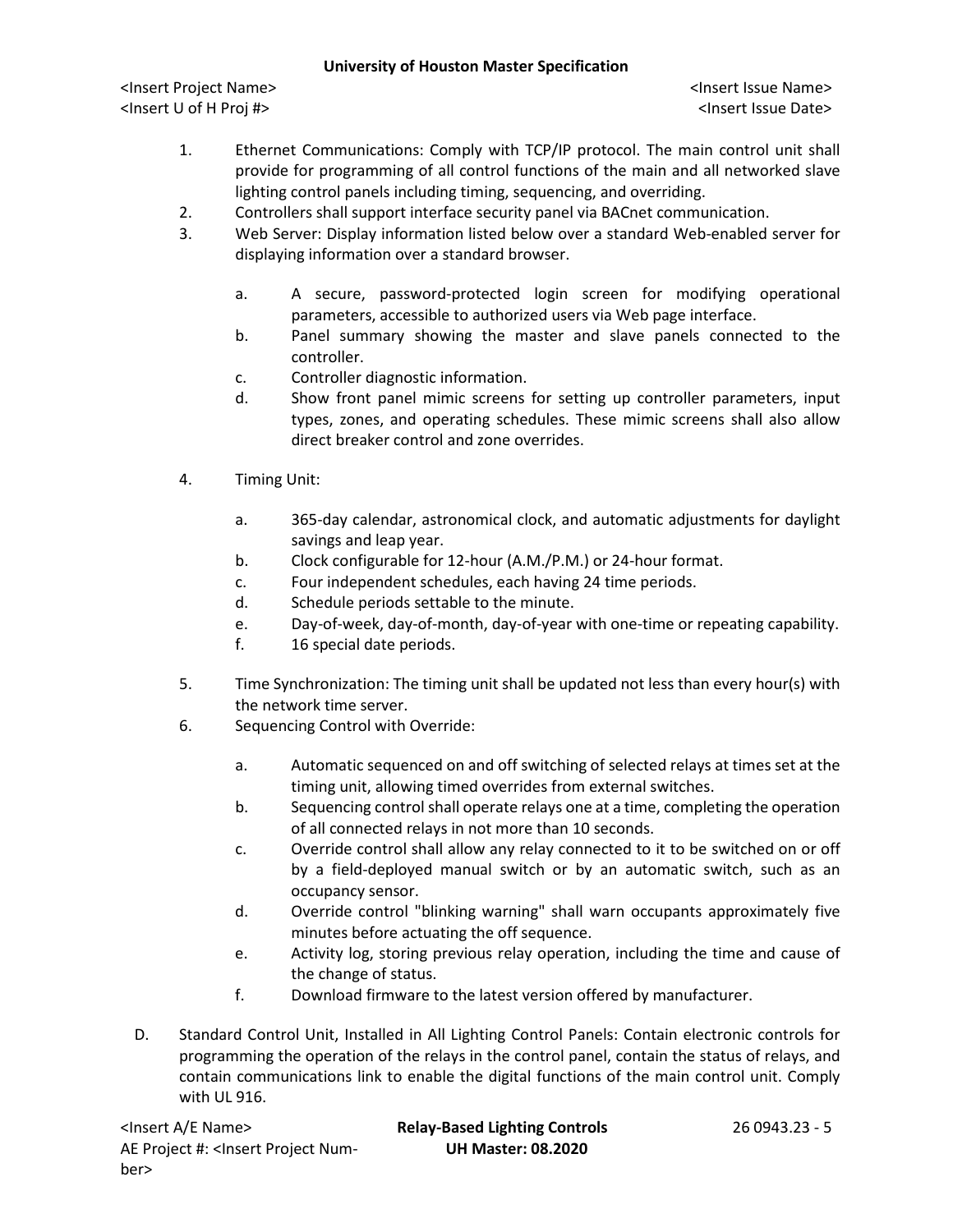#### **University of Houston Master Specification**

<Insert Project Name> <Insert Issue Name> <Insert U of H Proj #> <Insert Issue Date>

- 1. Electronic control for operating and monitoring individual relays, and display relay ontime.
- 2. Nonvolatile memory shall retain all setup configurations. After a power failure, the controller shall automatically reboot and return to normal system operation.
- 3. Integral keypad and digital-display front panel for local setup, including the following:
	- a. Blink notice, time adjustable from software.
	- b. Ability to log and display relay on-time.
	- c. Capability for accepting downloadable firmware so that the latest production features may be added in the future without replacing the module.
- E. Relays: Electrically operated, mechanically held single-pole switch, rated at 20 A at 277 V. Shortcircuit current rating shall be not less than 14 kA. Control shall be via microprocessor. Microprocessor is part of the lighting control panel.
- F. Power Supply: NFPA 70, Class 2, UL listed, sized for connected equipment, plus not less than 20 percent spare capacity. Powered from a dedicated branch circuit of the panelboard that supplies power to the line side of the relays, sized to provide control power for the local panel-mounted relays, bus system, low-voltage inputs, field-installed occupancy sensors, and low-voltage photo sensors.
- G. Operator Interface: At the main control unit, provide interface for a tethered connection of a portable PC running MS Windows for configuring all networked lighting control panels using setup software designed for the specified operating system. Include one portable device for initial programming of the system and training of Owner's personnel. That device shall remain the property of Owner.
- H. Software:
	- 1. Menu-driven data entry.
	- 2. Online and offline programming and editing.
	- 3. Provide for entry of the room or space designation for the load side of each relay.
	- 4. Monitor and control all relays, showing actual relay state and the name of the automatic actuating control, if any.
	- 5. Size the software appropriate to the system.
- I. Provide listed barrier between relays used for normal lights and relays used for emergency lights.

# 2.3 MANUAL SWITCHES AND PLATES

- A. Switches: Digital, for operating one or more relays and to override automatic controls.
	- 1. Match color and style specified in Section 26 2726 "Wiring Devices".
- B. Wall Plates: Single and multigang plates as specified in Section 26 2726 "Wiring Devices".

| <lnsert a="" e="" name=""></lnsert>                                                                  | <b>Relay-Based Lighting Controls</b> | 26 0943.23 - 6 |
|------------------------------------------------------------------------------------------------------|--------------------------------------|----------------|
| AE Project #: <lnsert num-<="" project="" td=""><td><b>UH Master: 08.2020</b></td><td></td></lnsert> | <b>UH Master: 08.2020</b>            |                |
| ber>                                                                                                 |                                      |                |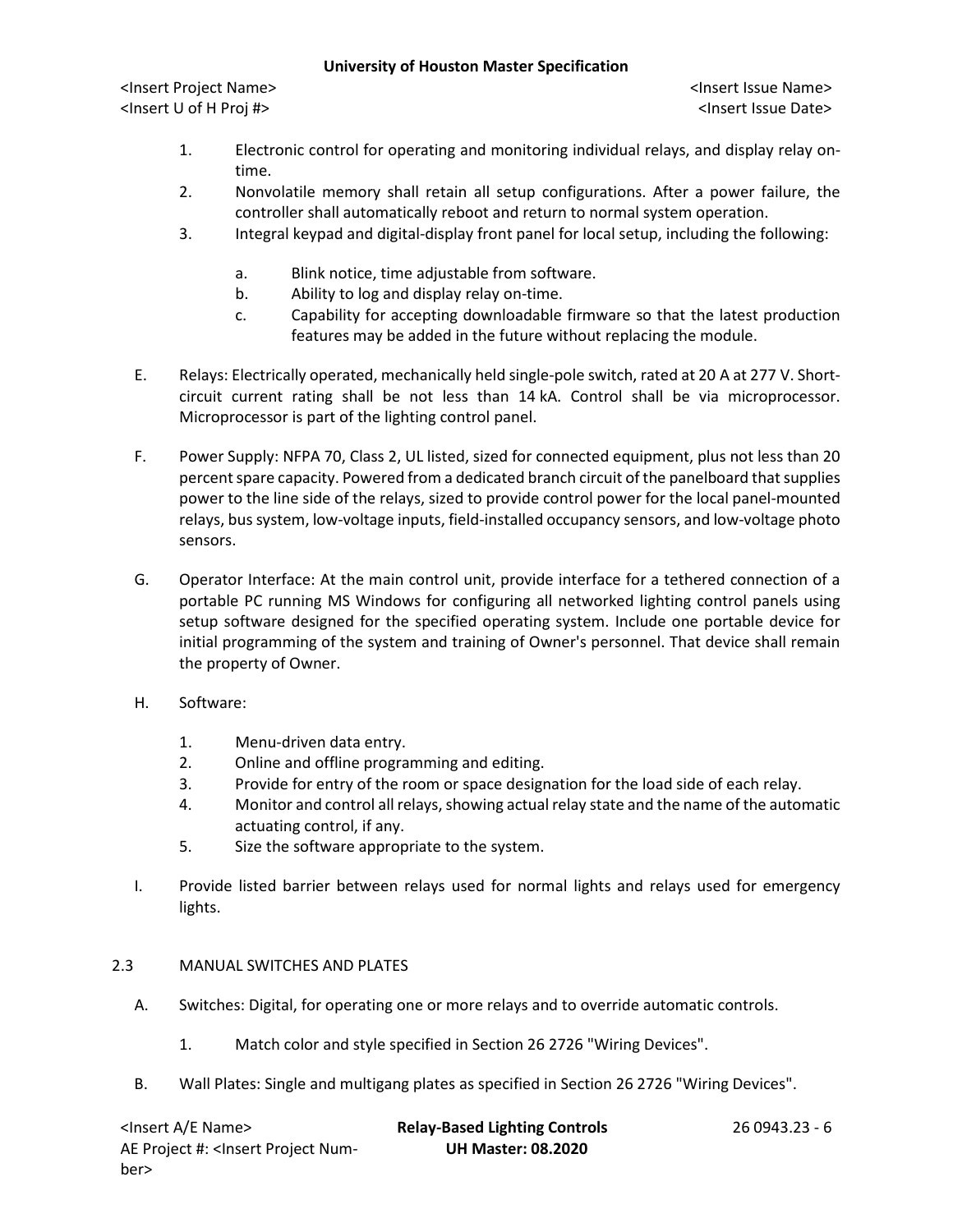C. Legend: Engraved or permanently silk-screened on wall plate where indicated. Use designations indicated on Drawings.

# 2.4 CONDUCTORS AND CABLES

- A. Power Wiring to Supply Side of Class 2 Power Source: Not smaller than No. 12 AWG. Comply with requirements in Section 26 0519 "Insulated Conductors, Cables, Wires and Terminations".
- B. Classes 2 and 3 Control Cables: Multiconductor cable with copper conductors not smaller than No. 18 AWG. Comply with requirements in Section 26 0519 "Insulated Conductors, Cables, Wires and Terminations".
- C. Class 1 Control Cables: Multiconductor cable with copper conductors not smaller than No. 14 AWG. Comply with requirements in Section 26 0519 "Insulated Conductors, Cables, Wires and Terminations".
- D. Twisted-Pair Data Cable: Comply with TIAI EIA-568-B.2, Category 5a for horizontal copper cable.

# PART 3 - EXECUTION

# 3.1 EXAMINATION

- A. Receive, inspect, handle, and store panels according to NECA 407.
- B. Examine panels before installation. Reject panels that are damaged or rusted or have been subjected to water saturation.
- C. Examine elements and surfaces to receive panels for compliance with installation tolerances and other conditions affecting performance of the Work.
- D. Proceed with installation only after unsatisfactory conditions have been corrected.

# 3.2 WIRING INSTALLATION

- A. Comply with NECA 1.
- B. Wiring Method: Install cables in raceways except within consoles, cabinets, desks, and counters. Conceal raceway and cables except in unfinished spaces.
	- 1. Install plenum cable in environmental airspaces, including plenum ceilings.
	- 2. Comply with requirements for raceways and boxes specified in Section 26 0533 "Electrical Raceways".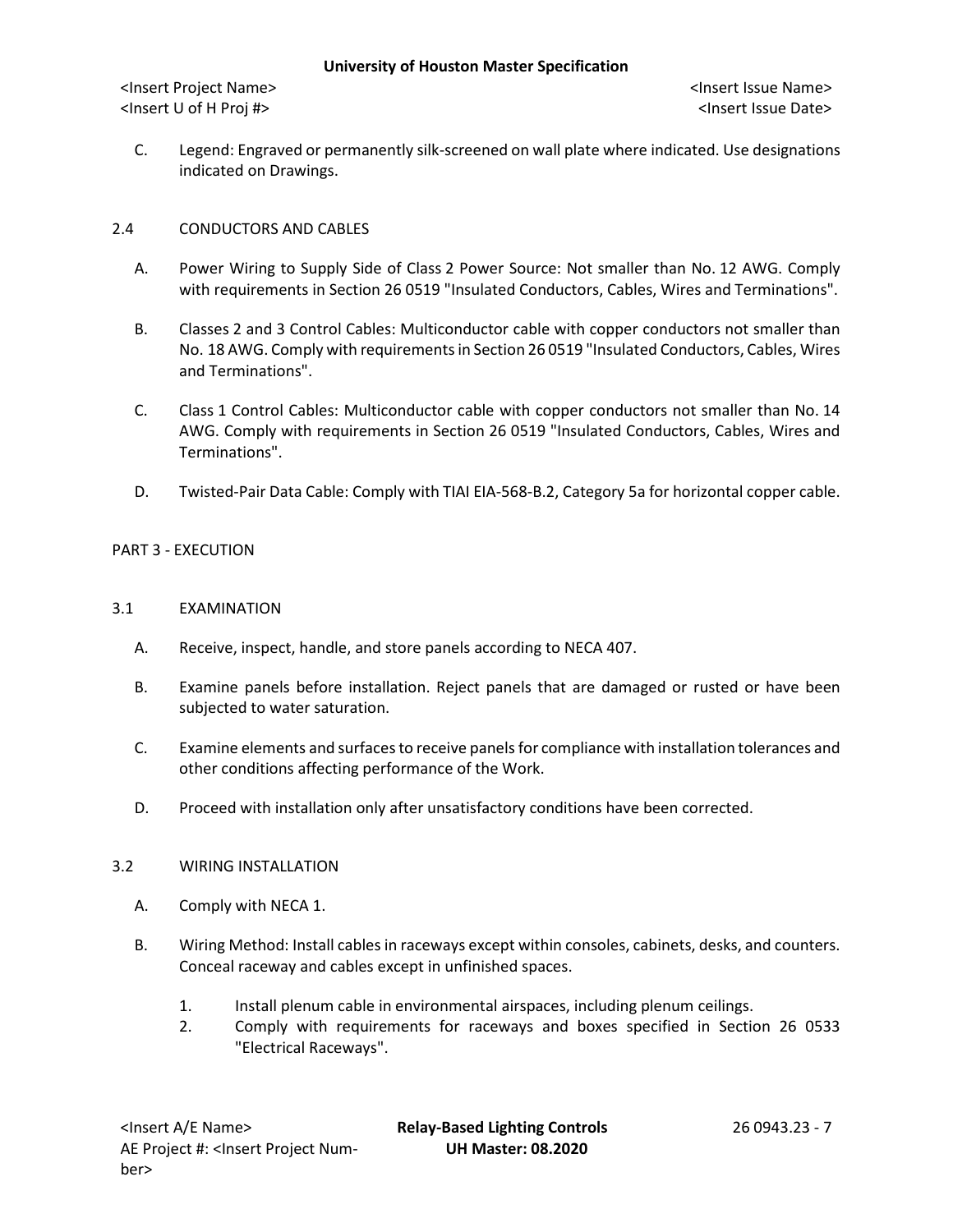C. Wiring within Enclosures: Bundle, lace, and train conductors to terminal points with no excess and without exceeding manufacturer's limitations on bending radii. Install lacing bars and distribution spools.

# 3.3 PANEL INSTALLATION

- A. Comply with NECA 1.
- B. Install panels and accessories according to NECA 407.
- C. Mount top of trim 90 inches above finished floor unless otherwise indicated.
- D. Mount panel cabinet plumb and rigid without distortion of box.
- E. Install filler plates in unused spaces.

#### 3.4 IDENTIFICATION

- A. Identify system components, wiring, cabling, and terminals. Comply with requirements for identification specified in Section 26 0553 "Identification for Electrical Systems".
- B. Identify field-installed conductors, interconnecting wiring, and components; provide warning signs complying with Section 26 0553 "Identification for Electrical Systems".
- C. Create a directory to indicate loads served by each relay; incorporate Owner's final room designations. Obtain approval before installing. Use a PC to create directory; handwritten directories are unacceptable.
- D. Lighting Control Panel Nameplates: Label each panel with a nameplate complying with requirements for identification specified in Section 26 0553 "Identification for Electrical Systems".

# 3.5 FIELD QUALITY CONTROL

- A. Manufacturer's Field Service: Engage a factory-authorized service representative to test and inspect components, assemblies, and equipment installations, including connections.
- B. Perform tests and inspections with the assistance of a factory-authorized service representative.
- C. Tests and Inspections:
	- 1. Perform each visual and mechanical inspection and electrical test for low-voltage air circuit breakers described below and low-voltage surge arrestors. Certify compliance with manufacturer's test parameters.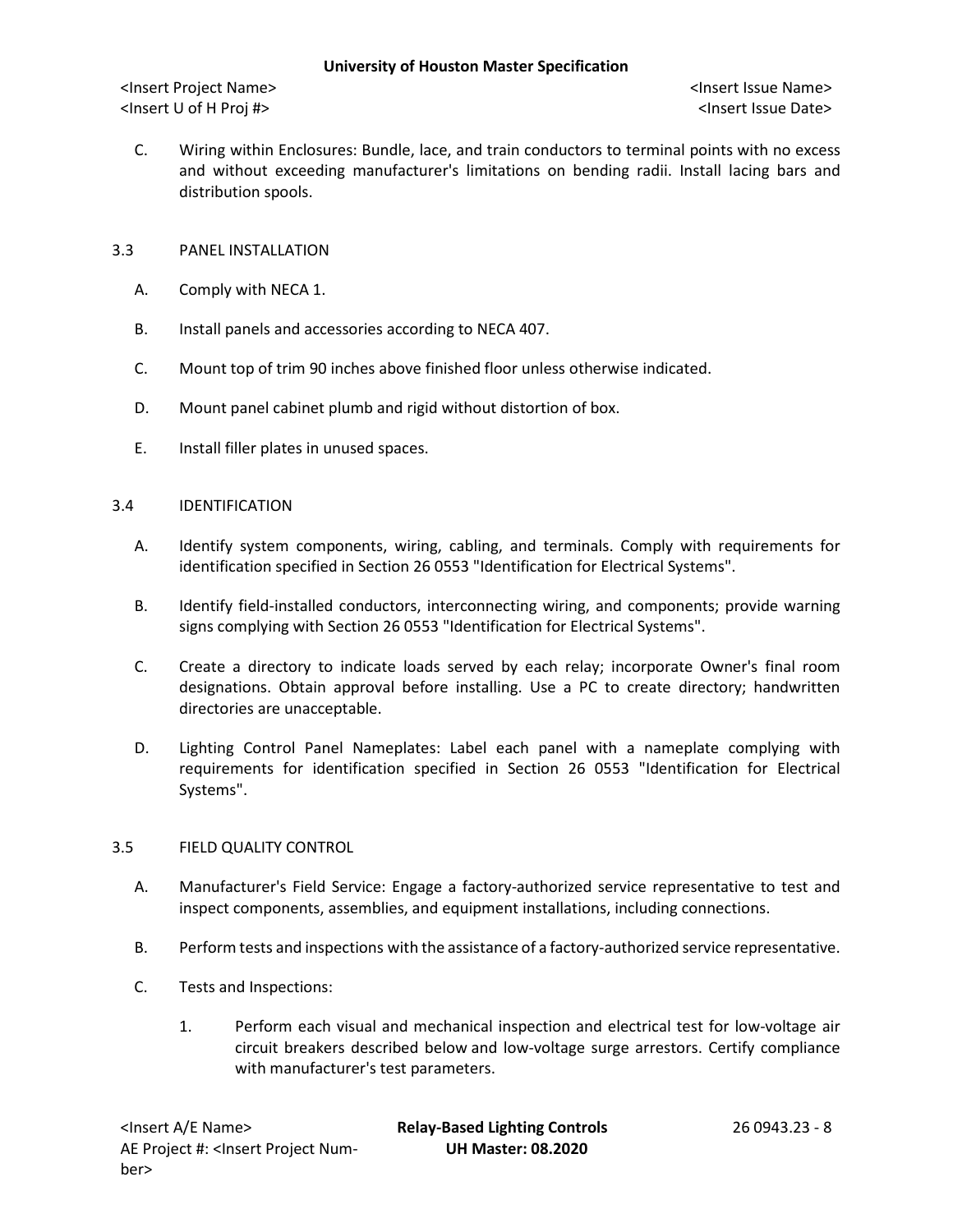### a. Circuit-Breaker Tests:

- 1) Compare nameplate with Drawings and Specifications.
- 2) Inspect physical and mechanical conditions.
- 3) Inspect anchorage and alignment.
- 4) Verify that the units are clean.
- 5) Apply power and test relays.
	- a) Apply power to the lighting control relay panel power supply only. Do not apply power to the controlled circuit loads.
	- b) Using the internal Relay Driver card, toggle each lighting relay ON and OFF. Observe and verify that the relay mechanical override switch moves and the LED status indicator changes.
	- c) Confirm relay operation by measuring the continuity at the line voltage terminations of each relay.
	- d) Apply line-voltage power to the relays.
	- e) Exercise caution to avoid inadvertent contact with line-voltage wiring. Using the internal Relay Driver card, toggle each relay ON/OFF and confirm that each relay controls the appropriate load.
- 6) Operational Test: Set and operate controls to demonstrate their functions and capabilities in a methodical sequence that cues and reproduces actual operating functions.
	- a) Include testing of modular dimming control equipment under conditions that simulate actual operational conditions. Record control settings, operations, cues, and functional observations.
	- b) After installing time switches and sensors, and after electrical circuitry has been energized, adjust and test for compliance with requirements.
	- c) Operational Test: Verify operation of each lighting control device, and adjust time delays, dimming levels, preset scenes, and sequences.
- 7) Startup:
	- a) Provide the services of a Factory Authorized Engineer for system checkout, testing and commissioning. Refer to Section 01 9113 "General Commissioning Requirements" for procedures.
	- b) Provide check-out of all system hardware by a factory trained technician. Correct deficiencies noted by the factory technician. Provide additional services as required by the Commissioning Agent.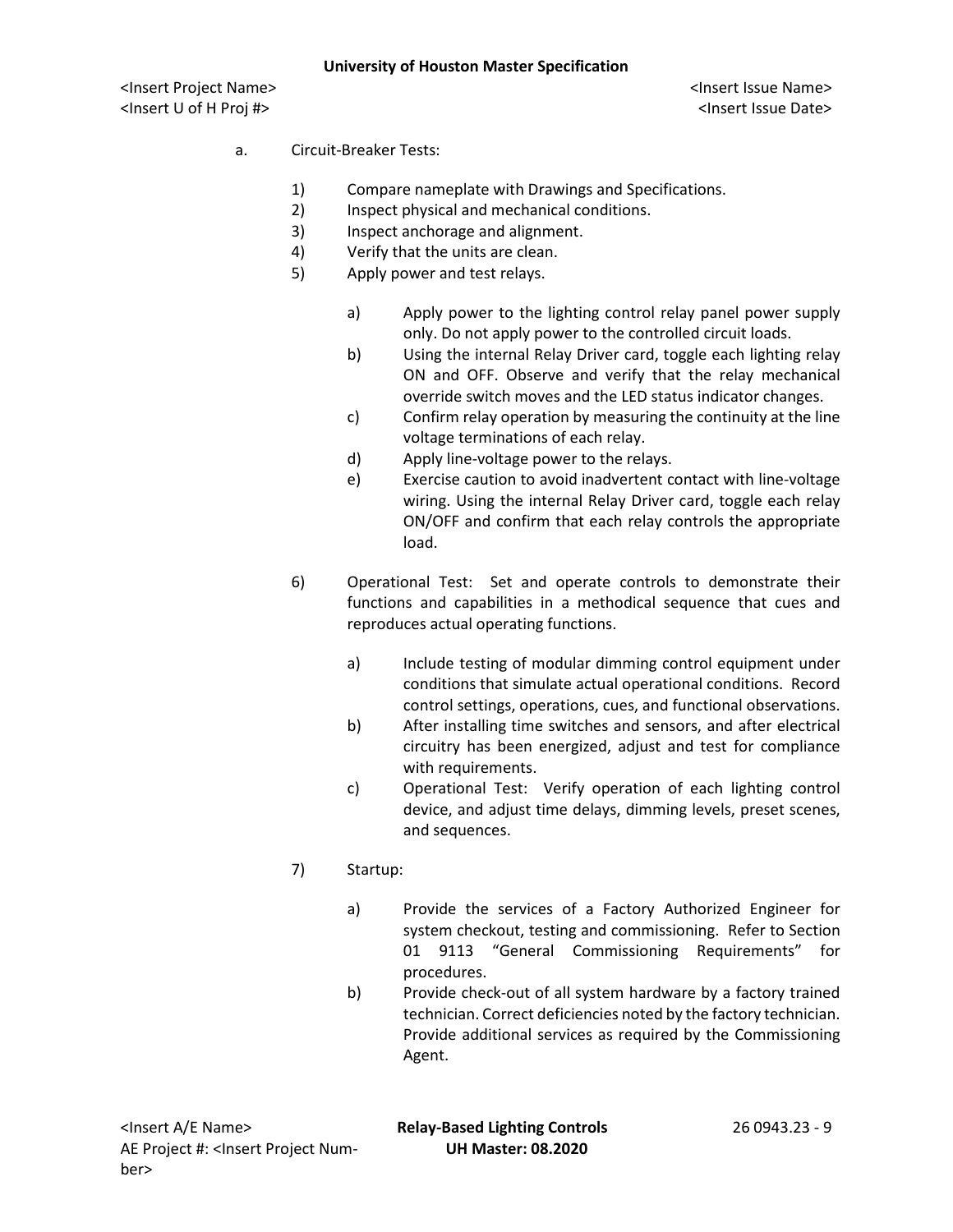- 8) A final inspection of the system shall be rendered by the authorized factory-trained technician. Factory technician shall confirm proper installation and operation of the system. Correct deficiencies noted by the factory technician.
- b. Surge Arrestor Tests:
	- 1) Compare nameplate with the Contract Documents.
	- 2) Inspect physical and mechanical conditions.
	- 3) Inspect anchorage, alignment, grounding, and clearances.
	- 4) Verify that the units are clean.
	- 5) Inspect bolted electrical connections for high resistance using one or more of the following methods:
		- a) Low-resistance ohmmeter.
		- b) Verify tightness of bolted electrical connections by calibrated torque wrench.
	- 6) Verify that the ground lead on each device is individually attached to a ground bus or ground electrode.
	- 7) Perform an insulation-resistance test on each arrestor, phase terminalto-ground using voltage according to manufacturer written instructions.
	- 8) Comply with requirements in Section 26 0526 "Grounding and Bonding for Electrical Systems" for grounding tests.
- 2. Correct malfunctioning units on-site, where possible, and retest to demonstrate compliance; otherwise, replace with new units and retest.
- D. Lighting control panel will be considered defective if it does not pass tests and inspections.
- E. Prepare test and inspection reports, including a certified report that identifies lighting control panels and describes scanning results. Include notation of deficiencies detected, remedial action taken, and observations made after remedial action.

# 3.6 STARTUP SERVICE

- A. Engage a factory-authorized service representative to perform startup service.
	- 1. Complete installation and startup checks according to manufacturer's written instructions.
	- 2. Confirm correct communications wiring, initiate communications between panels, and program the lighting control system according to approved configuration schedules, time-of-day schedules, and input override assignments.